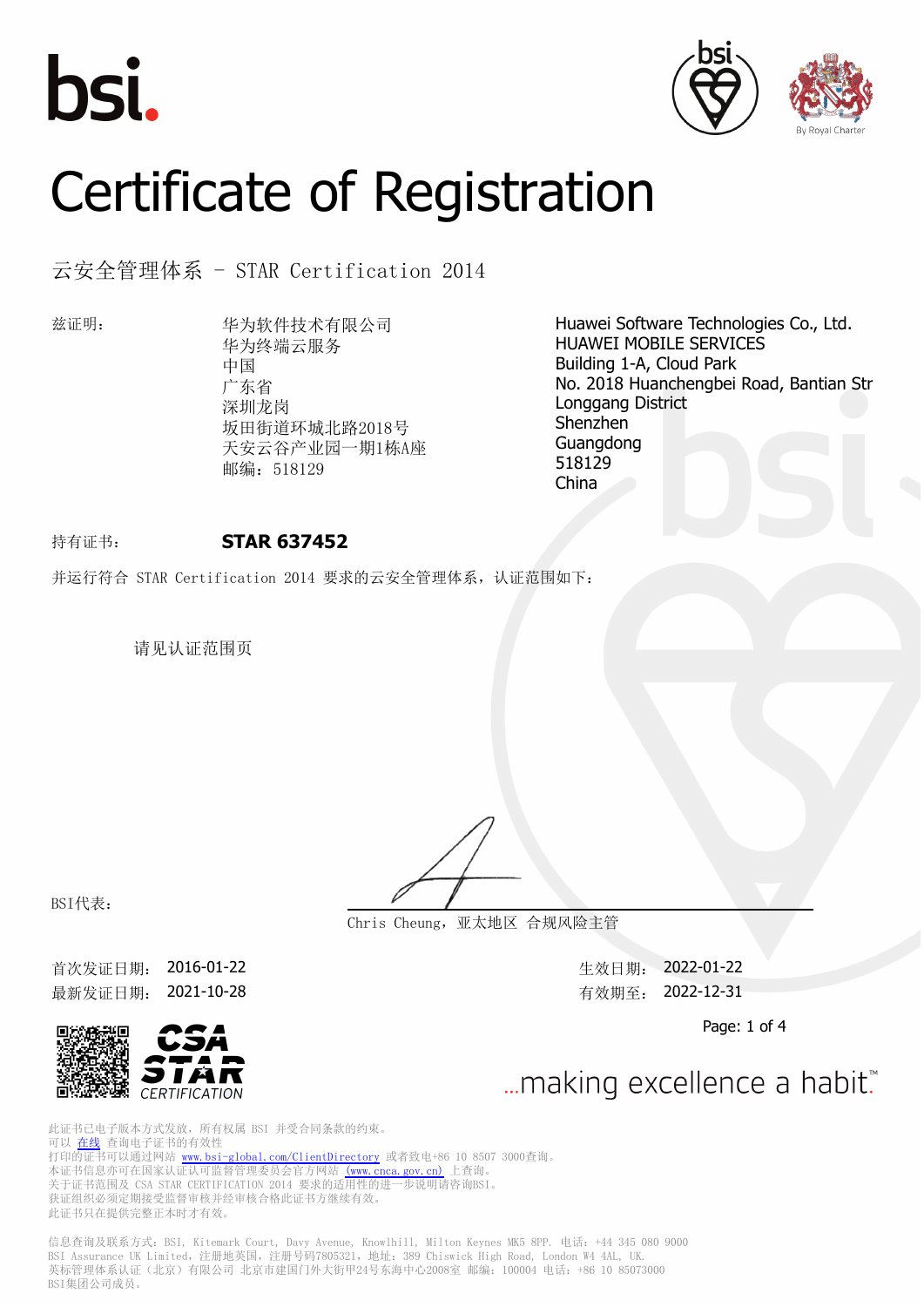# Registered Scope:

提供华为终端云服务的设计、研发、运营和运维服务,包括华为应用市场、HUAWEI AppGallery Connect、华为教育中心、Link Now、华为游戏中心、精品推荐、华为视频、华为阅读、华为音乐、华为主 题、华为钱包、华为会员中心、华为应用内支付、HMS Core、华为机器学习服务、华为统一扫码服务、华为 近距离通信服务、华为分析服务、华为推送服务、华为帐号、华为云空间、华为查找设备、天际通(不含运 营)、华为生活服务、华为浏览器、华为开发者联盟、华为广告、华为智慧助手·今天、智慧搜索、华为 AI音箱、智慧视觉、智慧语音、智慧识屏、慧通差旅。

运营和运维服务区域仅限于中国国内(不包括港澳台地区)。

这与ISO 27001:2013证书IS 637452相一致。

注册地址:南京市雨花台区软件大道101号

The provision of design, research and development, operation and maintenance services of Huawei Mobile Services, including HUAWEI AppGallery, HUAWEI AppGallery Connect, HUAWEI EduCenter, Link Now, HUAWEI GameCenter, AppAdvisor, HUAWEI Video, HUAWEI Books, HUAWEI Music, HUAWEI Themes, HUAWEI Wallet, HUAWEI Member Center, HUAWEI IAP, HMS Core, ML Kit, Scan Kit, Nearby Service, Analytics Kit, HUAWEI Push, HUAWEI ID, HUAWEI Mobile Cloud, HUAWEI Find Device, SkyTone (operation excluded), HUAWEI HiLives, HUAWEI Browser, HUAWEI DEVELOPERS, HUAWEI ADS, HUAWEI Assistant·TODAY, AI Search, HUAWEI AI Speaker, AI Lens, AI Voice, AI Touch, iTravel. The operation and maintenance service areas only cover domestic areas (exclude Hong Kong, Macau and Taiwan).

In association with ISO 27001:2013 certificate IS 637452.

Registration address: No.101 Ruanjian Avenue, Yuhuatai District, Nanjing

首次发证日期: 2016-01-22 <br> **The Second Automobile 2022-01-22** 最新发证日期: 2021-10-28 市场 第一次 第一次 有效期至: 2022-12-31

Page: 2 of 4

此证书已电子版本方式发放,所有权属 BSI 并受合同条款的约束。 可以 [在线](https://pgplus.bsigroup.com/CertificateValidation/CertificateValidator.aspx?CertificateNumber=STAR+637452&ReIssueDate=28%2f10%2f2021&Template=cn) 查询电子证书的有效性 打印的证书可以通过网站 <www.bsi-global.com/ClientDirectory>或者致电+86 10 8507 3000查询。 本证书信息亦可在国家认证认可监督管理委员会官方网站 [\(www.cnca.gov.cn\)](www.cnca.gov.cn) 上查询。 关于证书范围及 CSA STAR CERTIFICATION 2014 要求的适用性的进一步说明请咨询BSI。 获证组织必须定期接受监督审核并经审核合格此证书方继续有效。 此证书只在提供完整正本时才有效。

信息查询及联系方式:BSI, Kitemark Court, Davy Avenue, Knowlhill, Milton Keynes MK5 8PP. 电话:+44 345 080 9000 BSI Assurance UK Limited,注册地英国,注册号码7805321,地址:389 Chiswick High Road, London W4 4AL, UK. 英标管理体系认证(北京)有限公司 北京市建国门外大街甲24号东海中心2008室 邮编: 100004 电话: +86 10 85073000 BSI集团公司成员。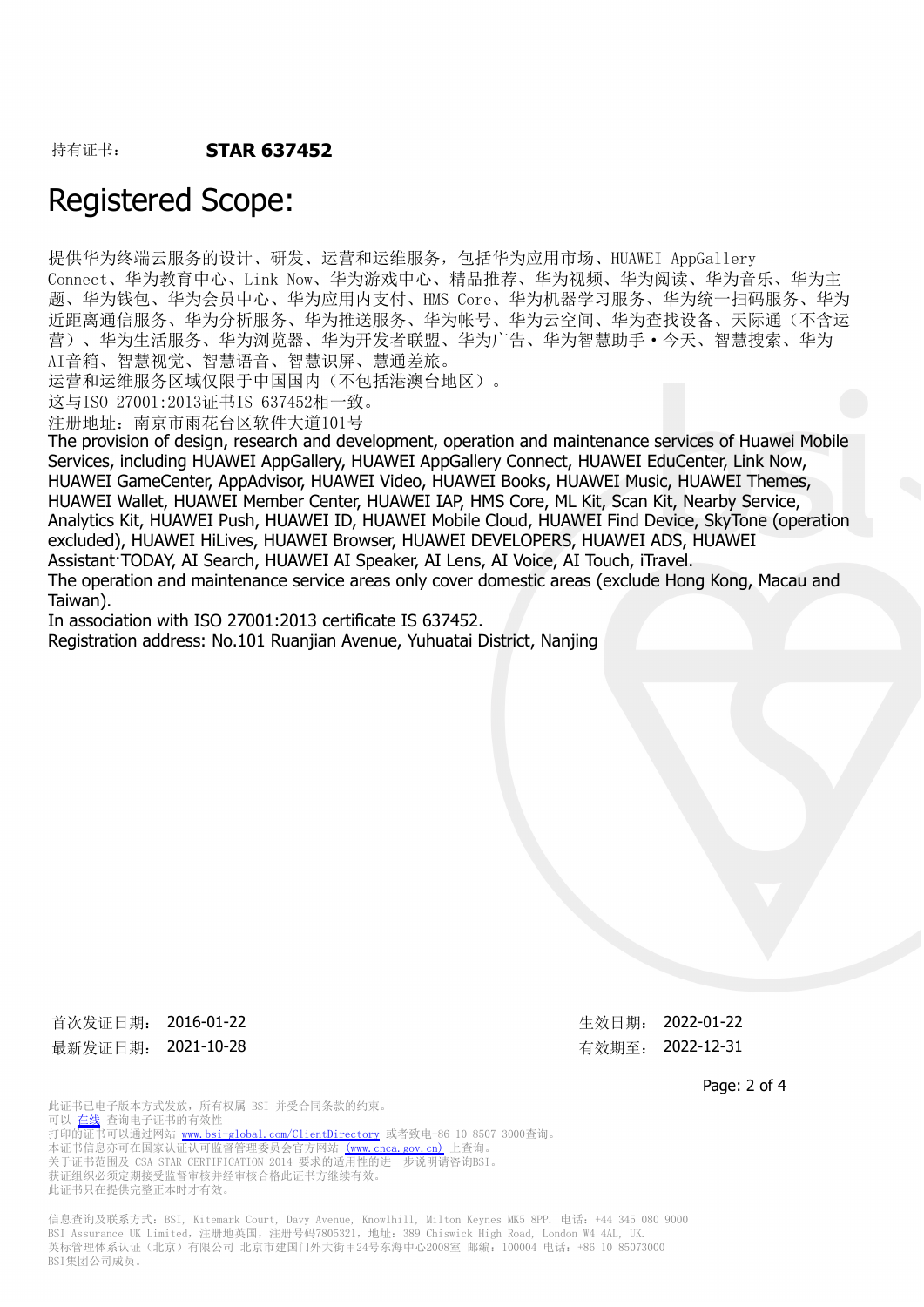### 持有证书: **STAR 637452**

### 地点 おおおところ しょうしょう しゅうしょう おおおおし しんこうしょう しんこうしょう しんしゅう しゅうしょう しんしゅう しんしゅう しんしゅう しんしゅう しんしゅう しんしゅう しんしゅう しんしゅう しんしゅう

and Taiwan).

华为软件技术有限公司 华为终端云服务 中国 广东省 深圳龙岗 坂田街道环城北路2018号 天安云谷产业园一期1栋A座 邮编: 518129 Huawei Software Technologies Co., Ltd. HUAWEI MOBILE SERVICES Building 1-A, Cloud Park No. 2018 Huanchengbei Road, Bantian Str Longgang District Shenzhen Guangdong 518129 China 提供华为终端云服务的设计、研发、运营和运维服务,包括华 为应用市场、HUAWEI AppGallery Connect、华为教育中 心、Link Now、华为游戏中心、精品推荐、华为视频、华为阅 读、华为音乐、华为主题、华为钱包、华为会员中心、华为应 用内支付、HMS Core、华为机器学习服务、华为统一扫码服 务、华为近距离通信服务、华为分析服务、华为推送服务、华 为帐号、华为云空间、华为查找设备、天际通(不含运 营)、华为生活服务、华为浏览器、华为开发者联盟、华为广 告、华为智慧助手·今天、智慧搜索、华为AI音箱、智慧视 觉、智慧语音、智慧识屏。运营和运维服务区域仅限于中国国 内(不包括港澳台地区)。 The provision of design, research and development, operation and maintenance services of Huawei Mobile Services, including HUAWEI AppGallery, HUAWEI AppGallery Connect, HUAWEI EduCenter, Link Now, HUAWEI GameCenter, AppAdvisor, HUAWEI Video, HUAWEI Books, HUAWEI Music, HUAWEI Themes, HUAWEI Wallet, HUAWEI Member Center, HUAWEI IAP, HMS Core, ML Kit, Scan Kit, Nearby Service, Analytics Kit, HUAWEI Push, HUAWEI ID, HUAWEI Mobile Cloud, HUAWEI Find Device, SkyTone (operation excluded), HUAWEI HiLives, HUAWEI Browser, HUAWEI DEVELOPERS, HUAWEI ADS, HUAWEI Assistant·TODAY, AI Search, HUAWEI AI Speaker, AI Lens, AI

首次发证日期: 2016-01-22 <br> **The Second Automobile 2022-01-22** 最新发证日期: 2021-10-28 市场 第一次 第一次 有效期至: 2022-12-31

Voice, AI Touch. The operation and maintenance service areas only cover domestic areas (exclude Hong Kong, Macau

Page: 3 of 4

此证书已电子版本方式发放,所有权属 BSI 并受合同条款的约束。 可以 [在线](https://pgplus.bsigroup.com/CertificateValidation/CertificateValidator.aspx?CertificateNumber=STAR+637452&ReIssueDate=28%2f10%2f2021&Template=cn) 查询电子证书的有效性 打印的证书可以通过网站 <www.bsi-global.com/ClientDirectory>或者致电+86 10 8507 3000查询。 本证书信息亦可在国家认证认可监督管理委员会官方网站 [\(www.cnca.gov.cn\)](www.cnca.gov.cn) 上查询。 关于证书范围及 CSA STAR CERTIFICATION 2014 要求的适用性的进一步说明请咨询BSI。 获证组织必须定期接受监督审核并经审核合格此证书方继续有效。 此证书只在提供完整正本时才有效。

信息查询及联系方式:BSI, Kitemark Court, Davy Avenue, Knowlhill, Milton Keynes MK5 8PP. 电话:+44 345 080 9000 BSI Assurance UK Limited,注册地英国,注册号码7805321,地址:389 Chiswick High Road, London W4 4AL, UK. 英标管理体系认证(北京)有限公司 北京市建国门外大街甲24号东海中心2008室 邮编: 100004 电话: +86 10 85073000 BSI集团公司成员。